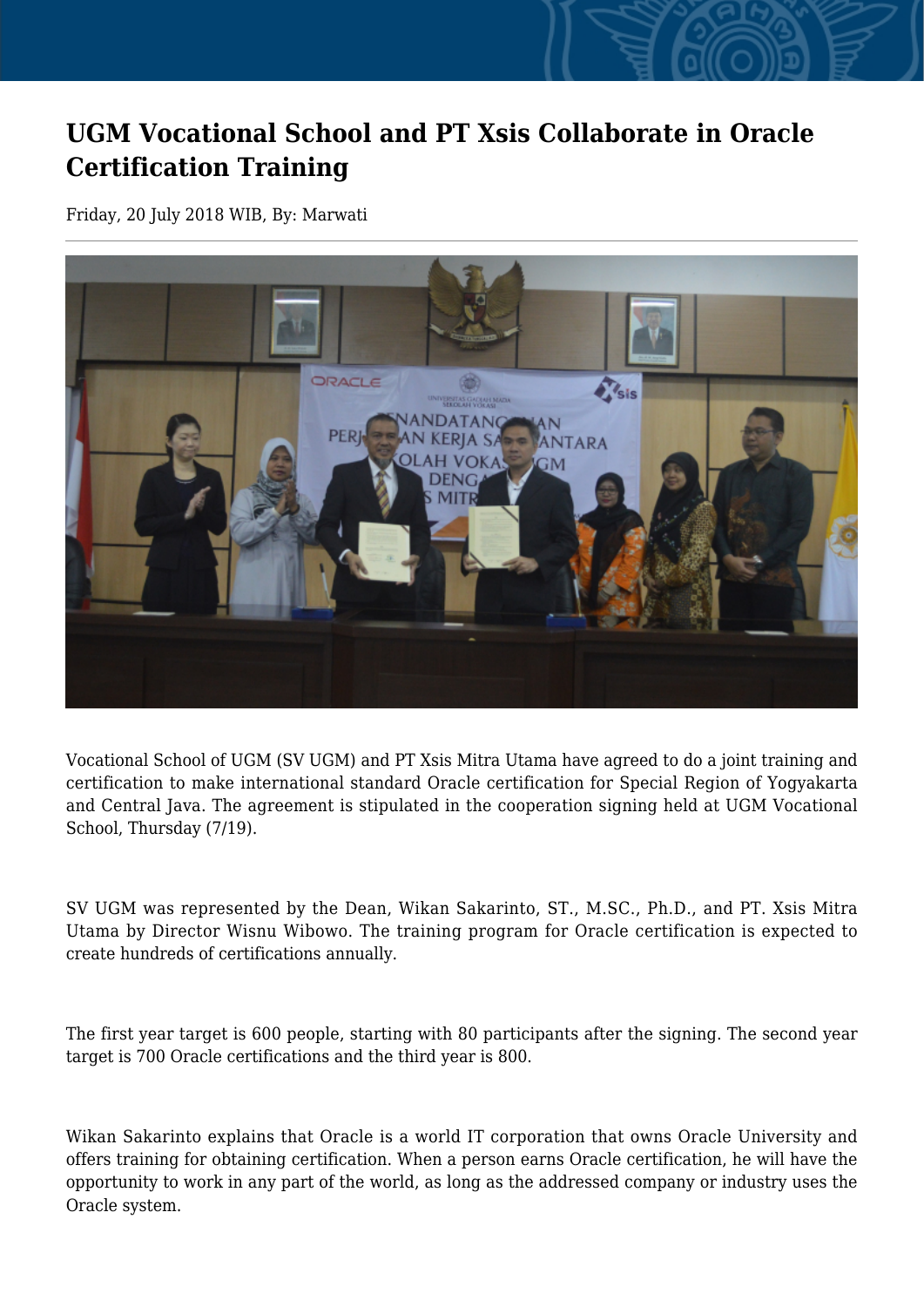

"The Oracle system is used by various world companies, even in America and Indonesia."

Wikan said Oracle as world corporation owns the Oracle University. In Indonesia, Oracle University releases certifications for the community. For Yogyakarta and Central Java, Oracle University in Indonesia appoints PT. Xsis Mitra Utama and UGM Vocational School.

"SV UGM will be the training center for people who apply for Oracle certification. SV UGM was chosen because several Oracle training materials are included in the curriculum of some diploma programs, such as Electrical Engineering, Computer Science, and Construction Management."

Although the Oracle certification was initially prioritized for SV UGM students, but it is likely to open for universities in Yogyakarta and Central Java. Meanwhile, SV UGM has prepared 10 lecturers to be trained as trainers.

"The certification is not only for IT, but also economics, manufacturing engineering, supply chain management, construction management, and so on."

Wisnu pointed out the cooperation is one of PT Xsis Mitra Utama's strategy to contribute in education. The program is expected to clarify and provide understanding and development of working trends in industry in the present time and future.

The Oracle certification training intends to prepare the industry's needs and to improve the skills of Indonesian workers, especially SV UGM students.

Meanwhile, Larasati, Manager of Indonesian Chamber of Commerce and Industry of Oracle University, stated the presence of Oracle University in Indonesia aims to support training from companies that use and own Oracle. Initially, training or product knowledge program is only directed for corporations.

"Now students can have the same program as corporations. However, Indonesian people are not yet aware of this type of certification. Diploma is indeed necessary, but added value is also important," she said.